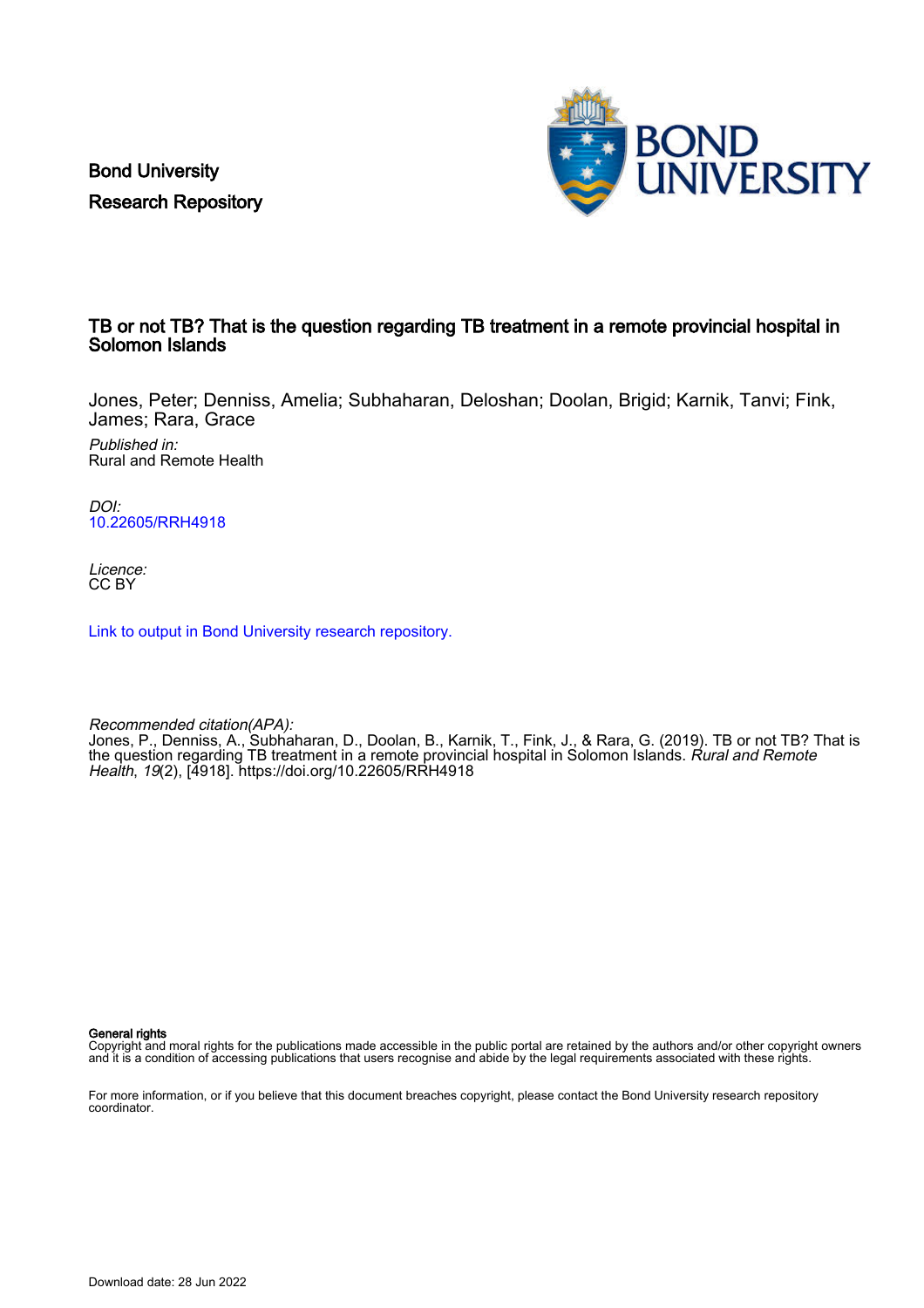

## ORIGINAL RESEARCH

TB or not TB? That is the question regarding TB treatment in a remote provincial hospital in Solomon Islands

## AUTHORS



Peter Jones<sup>1</sup> MB BS, PhD, FRACP, DCH, GAICD, Professor of Paediatrics \*, pejones@bond.edu.au



Amelia Denniss<sup>2</sup> BMedStudies, MD



Deloshan Subhaharan<sup>3</sup> BMedStud, MD



Brigid Doolan<sup>4</sup> BMedStud, MD



Tanvi Karnik<sup>5</sup> BMedStud, MD



Grace Rara<sup>7</sup> MB BS, Resident Doctor

CORRESPONDENCE \*Prof Peter Jones pejones@bond.edu.au

# AFFILIATIONS

1, 2, 3, 4, 5 Faculty of Health Sciences and Medicine Bond University, Gold Coast, Queensland, Australia

<sup>6</sup> Queensland Health, Queensland, Australia

<sup>7</sup> Kirakira Hospital, Solomon Islands Ministry of Health, Makira-Ulawa Province, Solomon Islands

## PUBLISHED

18 May 2019 Volume 19 Issue 2

#### **HISTORY**

RECEIVED: 2 May 2018

REVISED: 7 December 2018

ACCEPTED: 25 February 2019

## **CITATION**

Jones P, Denniss A, Subhaharan D, Doolan B, Karnik T, Fink J, Rara G. TB or not TB? That is the question regarding TB treatment in a remote provincial hospital in Solomon Islands. Rural and Remote Health 2019; 19: 4918. https://doi.org/10.22605/RRH4918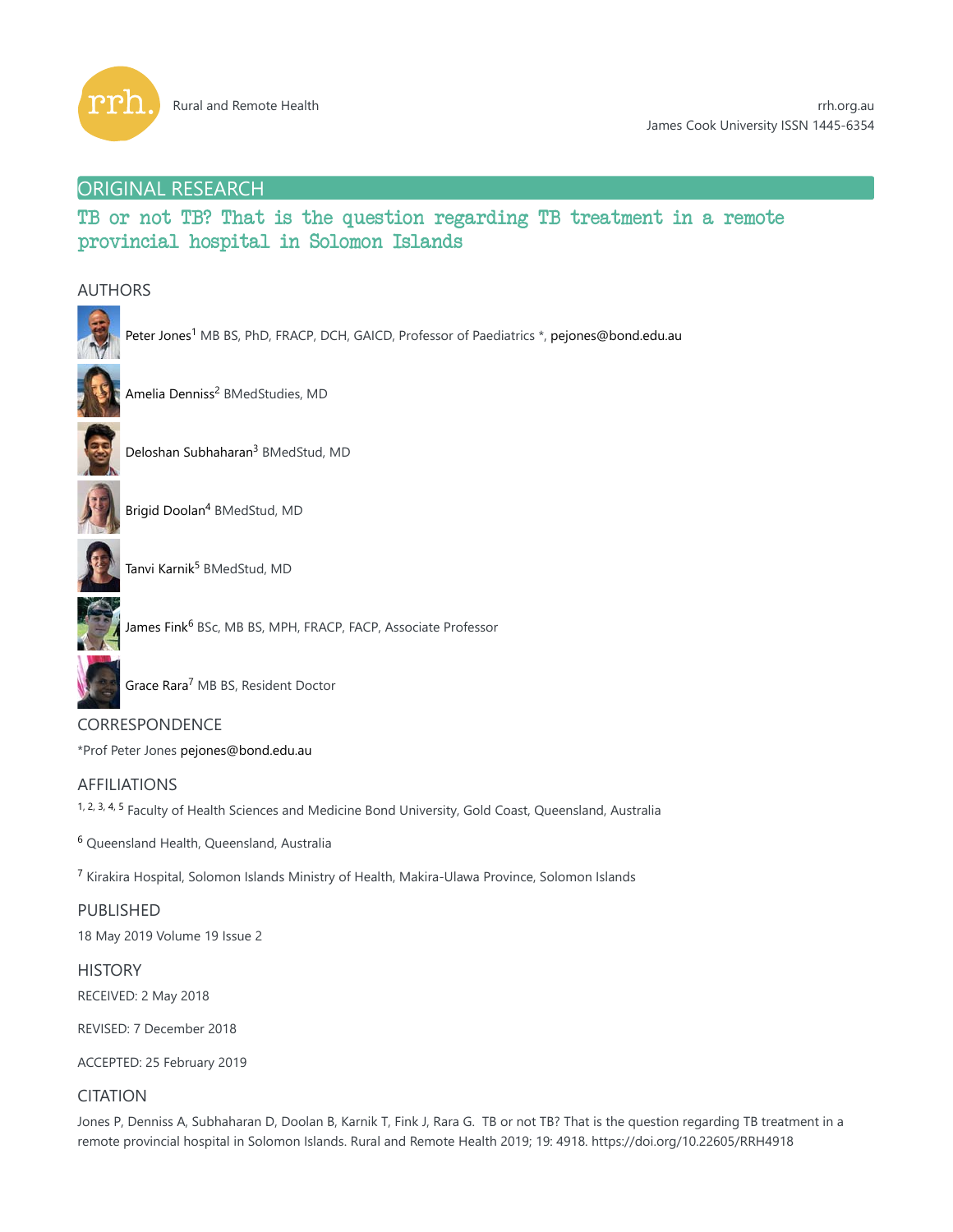ETHICS APPROVAL: Bond University Ethics Committee and the local Kirakira Hospital committee approved the study

Except where otherwise noted, this work is licensed under a Creative Commons Attribution 4.0 International Licence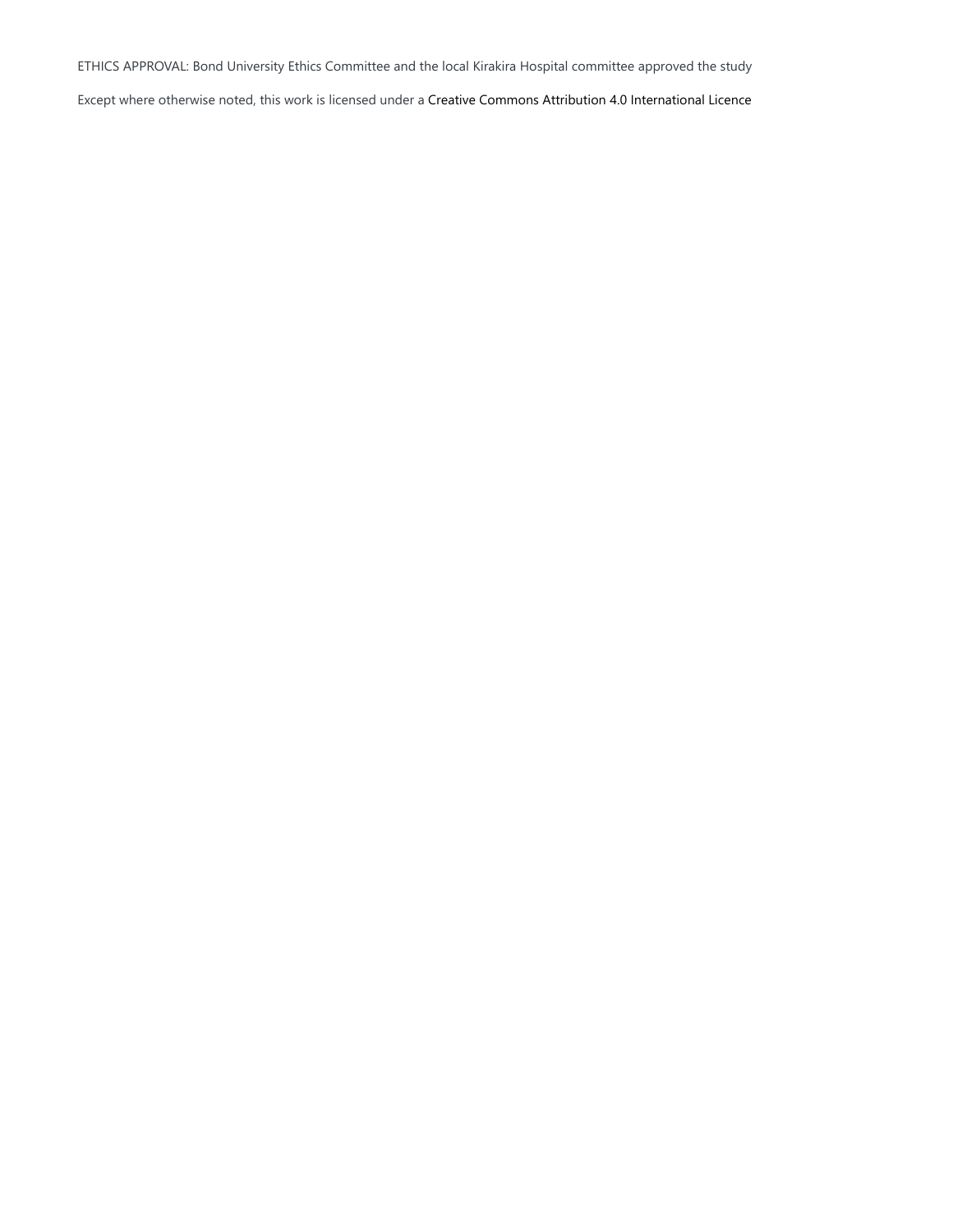## ABSTRACT:

**Introduction:** Tuberculosis (TB) remains a significant public health challenge in Solomon Islands. Limited healthcare resources, geography, and sociocultural beliefs, coupled with lack of laboratory diagnostic tools, leads to diagnostic and treatment outcome uncertainty.

**Methods:** Kirakira Hospital (KKH) is the main provincial hospital of Makira-Ulawa Province in Solomon Islands. A retrospective clinical audit of hospitalised TB patients in KKH over a 2-year period between July 2015 and July 2017 was conducted. The cost of TB treatment was estimated by calculating the total number of inpatient bed days of treatment.

**Results:** Data were available for 42 of 78 listed TB patients including 23 males and 19 females, and 9 children aged less than 16 years. The average age was 35 years (range 9 months – 74 years). Thirty-five of these received a chest X-ray. All patients had at least one of the following: fever, night sweats, chronic cough and haemoptysis as part of their clinical TB presentation.

Thirty-six completed the full 8-week duration of intensive HRZE treatment as inpatients of KKH. The audit shows the treatment of TB consumes 15% of the current healthcare budget of Makira-Ulawa Province.

**Conclusion:** TB remains a common clinical diagnosis in KKH. TB consumes 15% of the current healthcare budget of Makira-Ulawa Province. The limited capacity and data about the management of TB in Makira province mean that it is not currently possible to measure if there has been any progress towards eradicating TB in Solomon Islands. Laboratory investigations for TB available in Makira including sputum analysis and the GeneXpert are required to improve the accuracy of diagnosis and identify multidrug resistant strains of TB. This needs to be coupled with robust monitoring and data collection of both inpatients and outpatients to ensure the current treatment protocols for TB are being followed in Makira-Ulawa Province. These steps are essential if TB is to be eradicated from the provinces of Solomon Islands by 2030.

#### Keywords:

audit, healthcare resources, Solomon Islands, sputum analysis, tuberculosis.

## FULL ARTICLE:

#### **Introduction**

Through the Sustainable Development Goals, aided by the encouraging outcomes of the Millennium Development Goals, the international community has boldly aimed to end the tuberculosis (TB) epidemic by 2030<sup>1,2</sup>. The Millennium Development Goals have seen TB prevention, diagnosis and treatment interventions save approximately 37 million lives worldwide between the years 2000 and 2013<sup>3</sup>. Treatment success rates have been reported at or above 85% since 2007<sup>1</sup>. In most countries in the Western Pacific region, the reported TB prevalence has decreased by 50% and the mortality rate reduced by more than 70%<sup>4</sup>.

Despite these reported advances, TB remains a problem in Solomon Islands. In 2015, the new case rate for TB in Solomon Islands was estimated at 66/100 000, with an incidence of 89/100 000 (including new and relapsed cases) and a fatality rate of 9.8/100 000<sup>5</sup>. The Solomon Islands population is geographically dispersed across over 900 islands with approximately 80% of the community living in rural or remote areas<sup>6</sup>. In Solomon Islands, limited healthcare resources, geography and sociocultural beliefs contribute to low detection rates and delayed treatment, facilitating the continued spread of the disease, particularly in remote provinces. The two principal sociocultural beliefs that have been identified as hindering the treatment of TB Solomon Islands revolve around the challenge of translating the concept of TB into local language and the challenge to have patients continue to take medication when they feel well. These beliefs mean there is a reduced rate of people presenting for treatment in hospital and a likely low level of compliance with completing the full course of prescribed TB treatment<sup>7</sup>.

Referral Hospital (NRH) in Honiara, supported by a network of seven provincial hospitals (staffed by just one to three doctors) and small community clinics and aide posts occupied by either registered or enrolled nurses<sup>8</sup>. The medical workforce is predominantly based at the NRH where over 70% of doctors and the entire specialist medical workforce for the nation are employed<sup>8</sup>.

For most suspected TB cases in Solomon Islands there is no access to laboratory confirmation of the diagnosis<sup>9</sup>. In resource-poor countries, there exists great difficulty obtaining accurate clinical data that reflects the community as a whole<sup>10</sup>. This is true in Solomon Islands where the ability to measure clinical outcomes outside of the NRH is particularly limited.

This clinical audit on TB management in a remote provincial hospital setting was performed to gain baseline information regarding the current state of TB diagnosis and hospital-based care in an indicative remote province in Solomon Islands. The published data on currently achieved health outcomes can be inaccurate. A recently published study has documented that the current perinatal mortality rate in Kirakira Hospital (KKH) is more than double what is reported by the WHO as it monitors the progress of the Millennium and Sustainable Development Goals<sup>11</sup>. The desired outcome of the audit was to provide data from which future clinical quality improvement implementation projects might be performed to assist the people of Makira-Ulawa to not be left behind the global community's quest to achieve the goal of eradicating TB by 2030.

#### *Context*

The health system in Solomon Islands comprises the National

Kirakira is the provincial capital of Makira-Ulawa Province in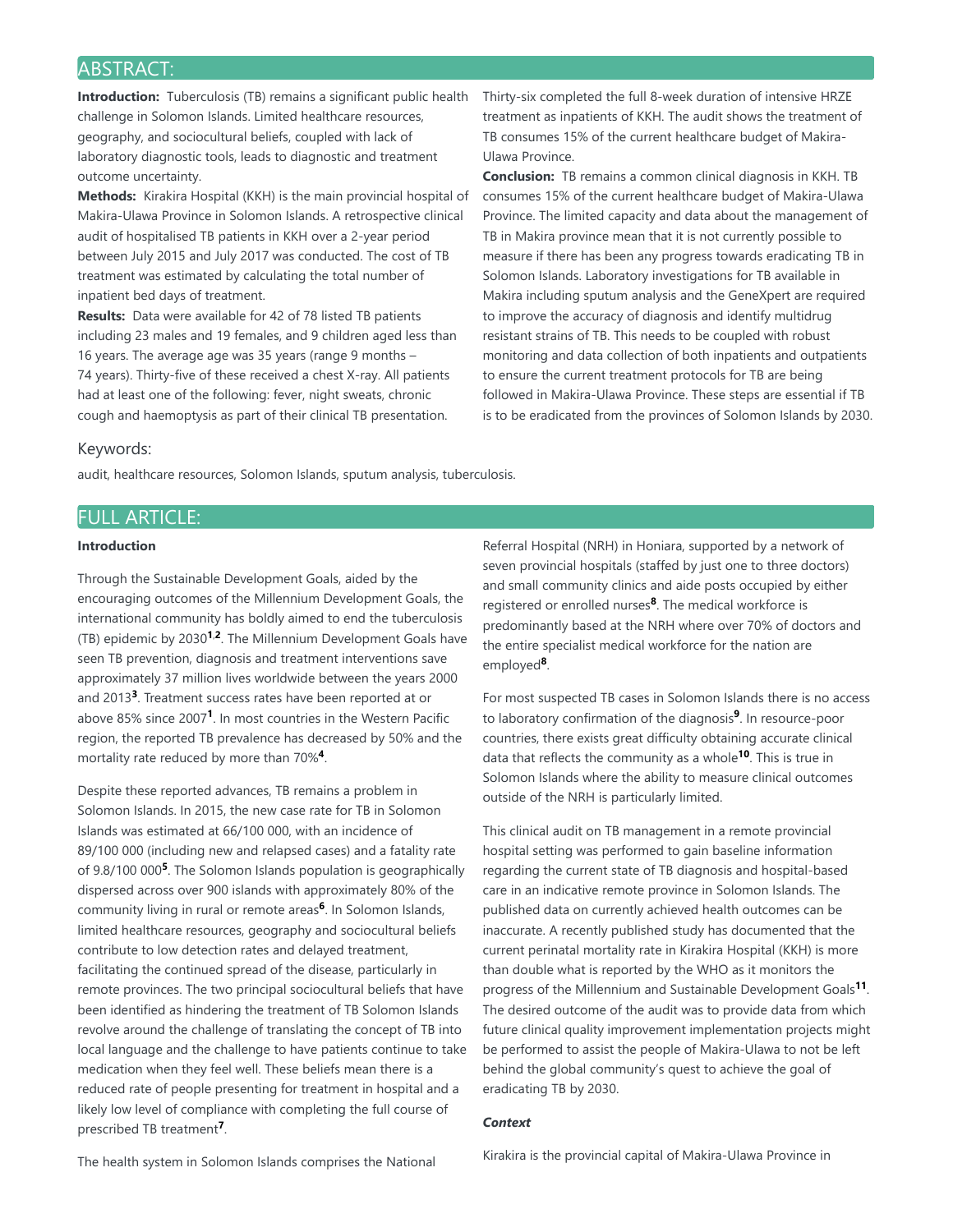Solomon Islands. It is a small town of approximately 3500 people and is located 200 km south-west of Honiara<sup>12</sup>. It is accessible by air and boat. The provincial population was measured at 40 000 in 2009<sup>13</sup>. KKH is the provincial hospital and main healthcare facility of Makira-Ulawa Province. The main Island of Makira is 100 km long and 40 km wide. A steep mountain range runs along the spine of the island, which rises to 400 m above sea level. The terrain is thick jungle.

The one gravel road along the northern coast line runs for 40 kilometres. Public transport consists of a small flat-top truck that runs back and forth along the gravel road. People often must walk long distances to get to the road so they can catch the flat-top truck. About a dozen people can fit on the back of the truck at any one time. People can climb aboard to get a lift to Kirakira. Kirakira sits in the middle of the one road of Makira-Ulawa Province.

To access KKH, patients on the coastline will travel by boat, which is usually a small open vessel with an outboard motor. Those living inland will often walk for 1–2 days through the jungle before catching the truck into Kirakira in order to visit the hospital. The financial cost of transport is very expensive in terms of time and money for the people in Kirakira and it is an impediment to being able to seek care, and makes coordinated follow-up of cases like TB very difficult.

Bacillus Calmette–Guérin (BCG) vaccination is included as part of the immunisation schedule in Solomon Islands. In 2017 the estimated coverage for BCG was 79% according to WHO and UNICEF estimates<sup>14</sup>. BCG testing is not available in Makira-Ulawa Province.

The provincial health service is staffed by 2 doctors and 60 nurses. Approximately half of the nurse workforce is stationed at smaller rural health clinics and nurse aid stations across the province<sup>8</sup>. The hospital is a 40-bed facility that includes an emergency department, male and female wards, a children's ward, a maternity unit and an isolation ward where TB patients are admitted. The KKH health service employs a registered nurse who has responsibility for the management of suspected TB patients in the province. Up to 2017, the diagnosis of TB was made based on clinical suspicion confirmed on X-ray or based on the patient living in the same house as the index patient. In KKH there are two rooms, one male and one female, for the treatment of adult patients with a diagnosis of TB in the hospital. The children are managed in a back room of the children's ward and ideally there are no children alongside them without TB. This part of the children's ward is adjacent to the two TB treatment rooms. The separation of the affected children is the best that can be achieved with the facilities available.

The immediate household contacts and the children of the index case are also admitted for treatment. It is amongst this group of patients that there was a very low level of clinical documentation. It is likely that most of the cases recorded by the TB nurse for whom there were no recorded admissions came from this group of patients.

KKH does not have the capacity to perform standard microbiological facilities to allow for bacteriological assessment for infection. There is no capacity to perform blood, urine, cerebrospinal fluid or skin cultures (Mantoux testing). The only pathology tests that can be performed include a full blood count, blood glucose level, urine microscopy, thick and thin film analysis for malaria, serology for hepatitis, syphilis and HIV and blood group cross-matching. Extrapulmonary TB can be diagnosed radiographically (if there is X-ray film in stock) for suspected osteomyelitis. Meningitis is solely a clinical diagnosis in KKH.

Up until April 2015 there was the capacity to confirm a suspected diagnosis of TB in KKH using a Zeil-Nielsen stain that could confirm the presence of acid-fast bacilli. Due to lack of resources, personnel and equipment becoming unserviceable, there was no capacity to perform sputum testing again until 2017. From August 2017 the capacity to perform sputum smears for acid-fast bacilli was restored. In the next 12 months there were 26 positive smears identified from 69 patients who were tested for TB because of clinical suspicion. It is hoped that KKH will have an operational GeneXpert test to allow for the detection of multi-drug resistant TB (MDR-TB) by 2019.

There are no other microbiological or DNA diagnostic capabilities available in Kirakira.

TB treatment in Makira-Ulawa Province follows the WHO guidelines<sup>15</sup>. The intensive phase consists of combination therapy with four drugs: isoniazid, rifampicin, pyrazinamide and ethambutol (HRZE), administered by directly observed therapy whilst the person is an inpatient in the TB ward of KKH for a period of 8 weeks. Patients are then discharged home and required to take a further 4 months of maintenance treatment with isoniazid and rifampicin (HR). The TB nurse follows up the care of these patients in the community supported by the nurses based at the various rural and area health centres to help ensure compliance with treatment. Directly observed taking of medication for the maintenance treatment of TB is not part of the current management practice of TB in Makira-Ulawa Province. Previously, the names of all patients managed by the TB nurse were recorded in an exercise book that was used to help coordinate follow-up and monitoring of these patients.

The families admitted for TB (or close household exposure with TB) are required to live in the TB rooms in the hospital for the duration of their intensive phase treatment. This is done as a quarantine procedure to prevent the spread of disease. Another benefit of this procedure is that patients are compliant with their medication while in hospital. Following admission to hospital, there is little daily medical input involved in the care of these patients, who are predominantly fully independent with all their personal cares whilst in hospital.

In Solomon Islands all individuals carry with them a small exercise book, which is their own personal medical record. It contains the written notes made by each of the nurses and medical staff that have seen the patient. These notebooks are invaluable resources when clinicians are seeing an individual patient and trying to work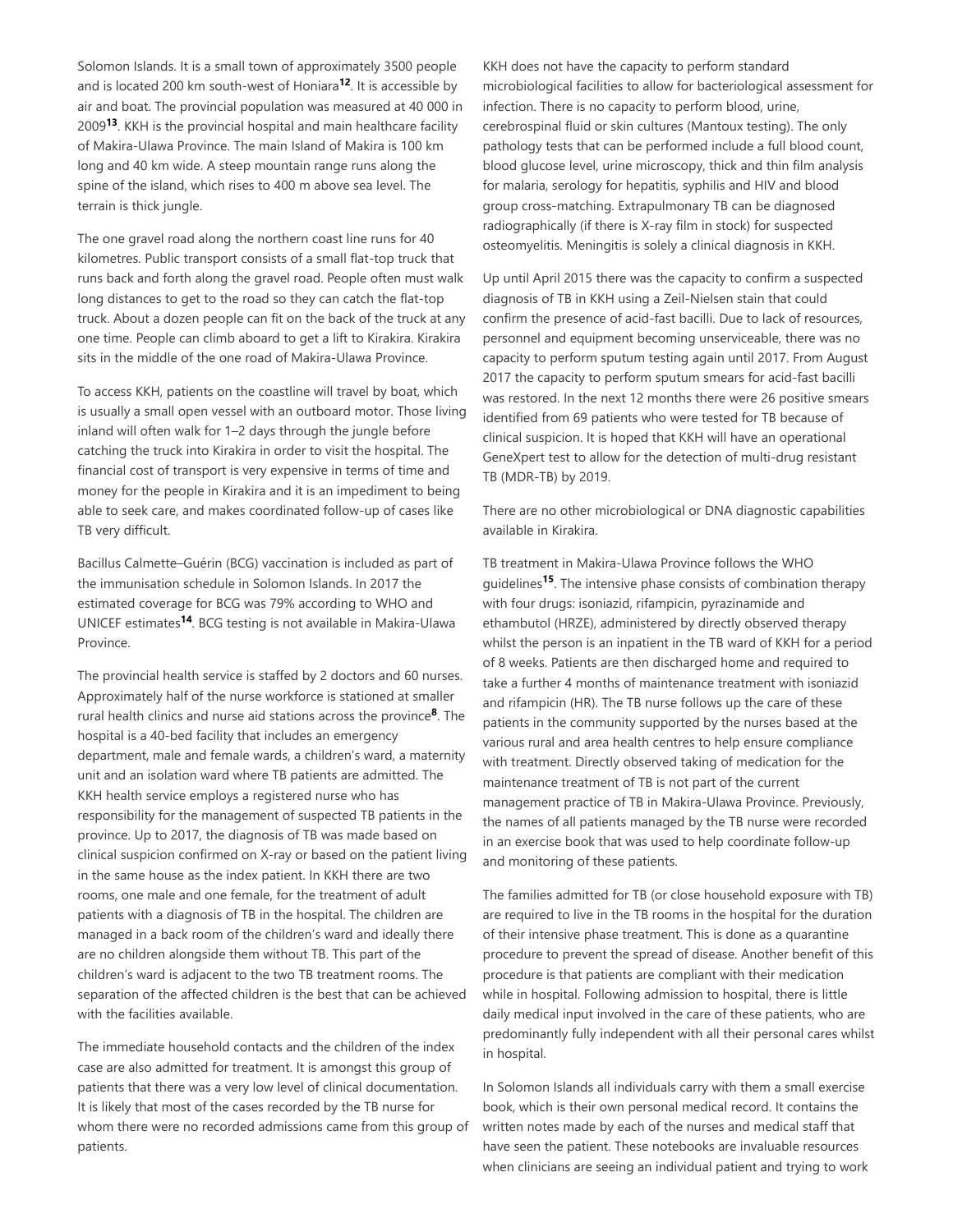out the next stage of treatment they require. There are however, major limitations of the system. There are no formal records of clinical consultations retained by the health service. The fact that a patient has been seen is recorded, but there are no means to document or audit any of the clinical details or outcomes achieved to measure the effectiveness of any of the treatments. In Solomon Islands only 2% of deaths are registered, which makes it even more challenging to estimate what might be the real outcome for the patients being managed. These facts mean that claims of what the actual outcomes might be are unlikely to be supported by detailed clinical audits and remain very approximate estimates<sup>16</sup>.

#### **Methods**

The hospital files of patients identified as having TB treatment by the TB nurse over the 2-year period (between 2015 and 2017) were retrieved from the hospital medical records department. The files were then assessed by final-year medical students from Bond University as part of a 1-month clinical placement at KKH.

For the duration of the audit, a patient with a chronic cough and night sweats with associated abnormal X-ray findings was considered to have TB. The cough was considered chronic if it was recorded in the admission that the patient had daily symptoms of cough. If the admission record stated the presence of haemoptysis, fever of any kind and weight loss the symptom was regarded as present. There was no data to indicate the frequency or volume of coughing up blood, how high the fever was or how much weight had been lost.

#### *Ethics approval*

The study was approved by Bond University Human Research

Ethics BUREC 15097 and by the KKH Medical Administration committee.

#### **Results**

The results of the study are summarised in Table 1. From June 2015 to June 2017 there were 78 patients recorded as having TB by the TB nurse. Detailed inpatient clinical data were available for 54% (42 of 78) of TB patients. There was no documented reason for no available data recorded on the remaining 36 patients identified as having TB.

The most common presenting complaint for tuberculosis identified by the audit was chronic cough (90%), followed by fever (59%). At KKH, chest X-rays were performed in 83% (35 of 42) of patients with suspected TB. There is only one radiographer based at KKH. If the radiographer is on leave during this time, patients are admitted to the ward without performing an X-ray. Eighty-six percent (36 of 42) of patients complied with completing the full 8-week admission to hospital. Only 14% (6 of 42) of patients did not comply and were admitted for 4 weeks or less. The average length of stay for each patient was 51 days. The average number of patients on the TB ward for whom data were collected was 3.8 on any given day during the 2-year period.

In Solomon Islands it is estimated that each admission to hospital for TB costs US\$5925<sup>17</sup>. This should not be surprising given the average length of stay identified by this audit was 51 days at KKH. Thus, with approximately 39 cases per annum being managed by the TB nurse, US\$231,000 is being spent on the management of TB at KKH each year. This equates to 15% of the available healthcare resources in Makira-Ulawa Province being allocated for the treatment of TB<sup>18</sup>.

| Table 1: Summary of medical records of tuberculosis patients admitted to isolation ward of Kirakira Hospital, July 2015 - July |
|--------------------------------------------------------------------------------------------------------------------------------|
| 2017.                                                                                                                          |

| Measure                                                                                                                                                                 | $n$ (%) or mean (median) |
|-------------------------------------------------------------------------------------------------------------------------------------------------------------------------|--------------------------|
| Tuberculosis patients recorded by nurse                                                                                                                                 | 78                       |
| (Kirikara hospital admission data: 42 patients (23 male, 19 female); average age 35 years<br>(range 8 months - 74 years); 9 children aged <14 years (4 male, 5 female)) |                          |
| Chest X-ray performed                                                                                                                                                   | 35 (83)                  |
| Number of symptoms                                                                                                                                                      |                          |
|                                                                                                                                                                         | 13(31)                   |
| $\overline{2}$                                                                                                                                                          | 13(31)                   |
| $\geq$ 3                                                                                                                                                                | 16 (38)                  |
| Cough                                                                                                                                                                   | 37 (90)                  |
| Fever                                                                                                                                                                   | 24 (59)                  |
| Night sweats                                                                                                                                                            | 17(41)                   |
| <b>Haemoptysis</b>                                                                                                                                                      | 12 (29)                  |
| Completed intensive treatment in hospital                                                                                                                               | 36                       |
| Discharged early from hospital                                                                                                                                          | 6                        |
| Average length of stay (days)                                                                                                                                           | 51 (56)                  |

#### **Discussion**

This audit provides a snapshot of the current care and clinical practice with respect to the management of TB in Makira-Ulawa Province between July 2015 and July 2017. It confirms that the treatment of TB consumes a significant portion of the scarce resources available for health care at KKH and within the Makira-Ulawa Province of Solomon Islands<sup>19</sup>. A total of 15% of the budget allocated for all health care for Makira-Ulawa Province in 2017 (including KKH and all outreach stations) of US\$1.5 million is spent on the inpatient treatment of TB patients in KKH.

There are many limitations to this audit. Written data were available on only 42 of 78 patients. There is no microbiological confirmation of TB, and the outcome of any of the cases and how often patients completed the full course of TB treatment are unknown. The written documentation on each patient is limited. There are new cases and recurrent cases included in this audit. It was not possible to identify which was which. It is not possible to make any estimate of the incidence and prevalence of TB in the community or to measure the effectiveness of current treatment protocols.

The quantitative data in this study has limitations: almost 50%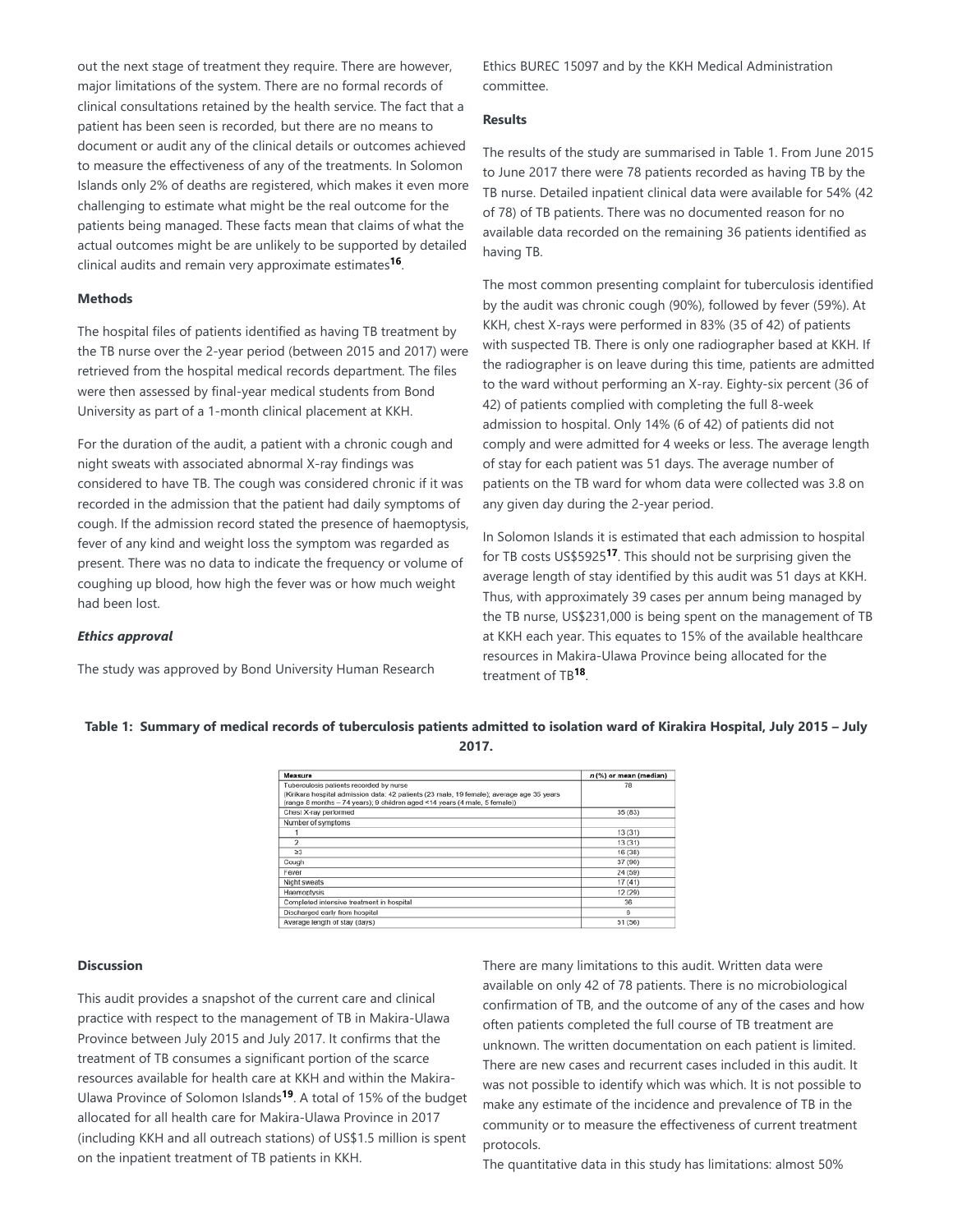attrition, lack of follow-up and no information about patient adherence beyond 2 months. Unless these data are reported, the reality of the limitations that confront clinical practitioners in resource-poor communities around the world will continue to go unnoticed. The concern is that the reported WHO statistics, with calculations based on estimates often made at a distance from their subject, that currently measure improvements in progress towards meeting the Millennium Goals, are accepted as accurate; the real data that this audit presents suggests that is most likely not the case. The global community might believe we are closer to eradicating problems such as TB in the Pacific than what is happening where 80% of the population of Solomon Islands live.

The population of Makira-Ulawa Province at the last census in 2009 was recorded as 40 900<sup>11</sup>. This means that if the KKH TB nurse is recording all cases of treatable TB in Makira-Ulawa Province, then the current estimated incidence (consisting of new and recurrent cases each year) of TB) identified in this audit is 97 cases per 100 000. This statistic is just above the 2017 WHO estimated range of new and recurrent cases of TB in Solomon Islands of 76 (range 58–96)<sup>18</sup>. The population is very dispersed in extremely remote communities across Makira-Ulawa Province. It is difficult to imagine that all known cases of TB have been identified by the single coordinating nurse. Given the recent experience of seeing many Laboratory confirmed cases in the time since the capacity to perform sputum analysis for acid-fast bacilli, it is most likely that the number of cases is indeed higher and that there is an ongoing epidemic of TB in this community.

There is no way of knowing if the patients who have been treated for TB really had TB and what happens to them on follow-up. In Solomon Islands the provincial health services do not carry a record of the clinical details of outpatient consultations. Instead, patients have their own personal medical record book. It is a valuable resource that certainly provides much-needed data to guide clinical interactions; however, there is no system to allow the health service to collect clinical data about these patient encounters. Therefore, the clinical outcomes achieved through outpatient follow-up are unknown in the Makira-Ulawa Province in Solomon Islands.

Data collection systems for hospital inpatients are also limited. There are three possible reasons that inpatient data was only available for 42 of 78 patients. First, the inpatient notes confirm that 100% of patients who received a formal medical admission had at least one clinical symptom of TB. No asymptomatic patients appeared to receive a formal medical admission for intensive treatment. This is despite many symptom-free community members being at high risk of contracting TB (eg having close household contacts). Second, there is the potential that several records might have been lost and unable to be found at the time of the audit. Third, the nurse may not have recorded patient details.

There exist readily available tools that would substantiate the diagnosis of TB at KKH and have been successfully utilised in other resource-poor settings around the world. The acid-fast bacilli test

is one of the quickest and most cost-effective modes of diagnosis<sup>19</sup>. Until April 2015, acid-fast bacilli tests were performed at KKH. A combination of equipment maintenance, staff expertise and limited funding appears to be responsible for this loss of diagnostic capacity at KKH.

In the developing world, the WHO recommends the use of new diagnostic testing such as GeneXpert, a molecular test that can use a sputum sample to detect the DNA in TB bacteria and determine if the strain is likely to be MDR-TB and provide a result in less than 2 hours<sup>20</sup>. Whilst economical by Western standards, the high cost of diagnostic equipment, at US\$17,000 (an individual test costs US\$9.98), and the need for staff training and equipment maintenance mean such an investment in resources has been unattainable at KKH<sup>20</sup>. This is not surprising when the total budget for health care in Makira-Ulawa Province is just US\$30 per person per annum for all primary and secondary hospital health services<sup>17</sup>. MDR-TB is an infection that causes significant concern to public health physicians around the world. A growing reservoir of partially treated and new cases of TB would certainly increase the risk of an outbreak of this infection in nearby wealthy countries like Australia and New Zealand. Not only is there an imperative to improve the management of TB in Makira-Ulawa Province for the sake of the local population, failing to appropriately manage this epidemic has the potential to cause far greater harm in the future to the entire regional population of Oceania.

The lack of current investment in the treatment of TB at KKH suggests that the gains achieved through the Millennium Development Goals may be at risk in the provinces of Solomon Islands. An almost 50% reduction in expenditure used for TB management between 2012 and 2016 is a concern<sup>21</sup>. Although Makira-Ulawa is a remote province, the reality is that there is a substantial risk of disease spread to adjacent countries given the relative ease of international travel in 2017. The problem of having inadequate resources to manage the TB epidemic is a global health problem where investments need to be made so that accurate identification, treatment and follow-up can be documented in rural communities, where so much of the population lives in the developing world.

The medical and nursing staff do their best in very challenging circumstances. They identify suspected cases of TB based on history, clinical symptoms and plain X-ray findings. They have achieved a commendably high rate of compliance, with 86% of patients remaining as inpatients and completing 8 weeks of observed treatment to ensure full compliance with the intensive phase of TB treatment. However, key weaknesses identified in this audit are the lack of any laboratory-based confirmation of TB diagnosis at the time of admission and the absence of data available on patients at the time of completion of their treatment.

Makira-Ulawa Province is the fourth largest of nine in Solomon Islands. The care provided in KKH is likely to be consistent with the care offered in other small and resource-poor hospitals across the Pacific. Publication of this data, despite its limitations, highlights that there is a current TB epidemic, and gives voice to isolated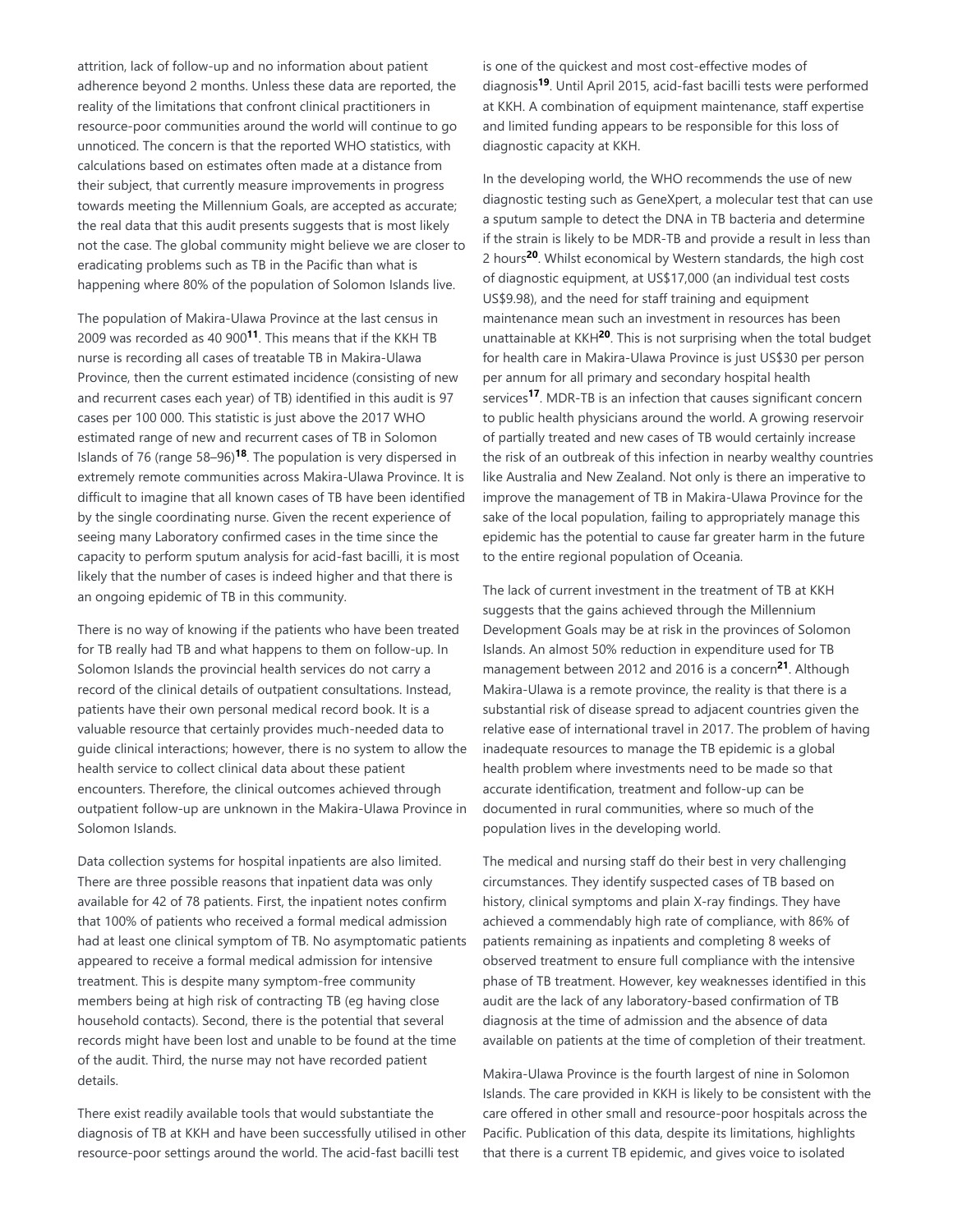communities so they can access the resources required to meet the challenge of eliminating TB.

#### **Conclusion**

This audit confirms that the diagnosis and treatment of TB remain a common problem that is encountered at KKH in Makira-Ulawa Province in Solomon Islands. The audit highlights that despite TB's apparent prevalence there is a great deal of uncertainty about the diagnosis of TB in KKH and there exists no effective means of

being able to be confidently reassured that affected people have been successfully cured of the disease. This report should serve as a wake-up call to those who may feel reassured at the reported progress achieved in the era of Millennium Goals. Just as we have seen recently with malaria rates of detection increasing, TB remains a major threat to the global community<sup>22</sup>. There needs to be comprehensive support provided to allow for accurate data collection systems, equipment and staff training if the goal of eradicating TB from Makira-Ulawa Province is to be achieved by 2030.

## REFERENCES:

**1** World Health Organization. *Millennium Development Goals (MDGs).* 2015. Available: http://www.who.int/mediacentre /factsheets/fs290/en (Accessed 12 October 2017).

**2** United Nations. *Goal 6: combat HIV/AIDS, malaria and other diseases.* 2017. Available: http://www.un.org/millenniumgoals /aids.shtml (Accessed 12 October 2017).

**3** World Health Organization. *Tuberculosis.* 2017. Available: http://www.who.int/mediacentre/factsheets/fs104/en (Accessed 12 October 2017).

**4** World Health Organization. *Achievement of the health-related Millennium Development Goals in the Western Pacific Region 2016: transitioning to the Sustainable Development Goals.* 2016. Available: http://iris.wpro.who.int/bitstream/handle/10665.1/13441 /WPR-2016-DHS-011-en.pdf (Accessed 12 October 2017).

**5** World Health Organization. *Global tuberculosis report 2016: TB burden estimates, notifications and treatment outcomes.* 2016. Available: http://www.who.int/tb/publications/global\_report /gtbr2016\_annex4.pdf?ua=1 (Accessed 12 October 2017).

**6** World Health Organization. *Solomon Islands health system review.* Available: http://www.wpro.who.int /asia\_pacific\_observatory/hits/series /solomon\_health\_systems\_review.pdf (Accessed 12 October 2017).

**7** Massey PD, Saugeen R, Sakagami K, Keluebata E, Maena'aadi J, Laete'esafi J, et al. Steps on a journey to TB control in Solomon Islands: a cross-sectional, mixed methods pre-post evaluation of a local language DVD. *BMC International Health and Human Rights* 2015; **15(1):** 1. https://doi.org/10.1186/s12914-015-0041-3 PMid:25644087

**8** World Health Organization. *Health service delivery profile: Solomon Islands.* 2012. Available: http://www.wpro.who.int /health\_services/service\_delivery\_profile\_solomon\_islands.pdf (Accessed 10 October 2017).

**9** Secretariat of the Pacific Community. *Tuberculosis surveillance in the Pacific Island Countries and Territories.* 2010. Available: https://www.spc.int/tb/en/publications/doc\_download/80 tuberculosis-surveillance-in-the-pacific-island-countries-andterritories-2010 (Accessed 28 October 2017).

**10** Nambiar B, Hargreaves DS, Moroni C, Heys M, Crowe S, Pagel C, et al. Improving health-care quality in resource-poor settings. *Bulletin of the World Health Organization* 2017; **95(1):** 76-78.

#### https://doi.org/10.2471/BLT.16.170803 PMid:28053367

**11** Jones PD, Balasundaram N, D'Costa L, Kacker K, Kaludewa A, Fink J. High perinatal mortality rates persist in Kirakira: The sustainable development goals for health remain out of reach in the provinces of Solomon Islands. *Journal of Paediatrics and Child Health* 2018; **54(8):** 895-899. https://doi.org/10.1111/jpc.13919 PMid:29655292

**12** Solomon Islands Statistics Office. *Solomon Islands Government Provincial Profile of the 2009 Population and Housing Census.* Available: http://www.statistics.gov.sb/statistics/demographicstatistics/census (Accessed 15 November 2017).

**13** World Health Organization. *Solomon Islands: WHO estimates of immunization coverage; 2017 revision.* 2018. Available: http://www.who.int/immunization/monitoring\_surveillance /data/slb.pdf (Accessed 18 November 2018).

**14** World Health Organization. *Treatment of tuberculosis guidelines.* 4th Edn. 2010. Available: http://apps.who.int/iris/bitstream/10665 /44165/1/9789241547833\_eng.pdf?ua=1 (Accessed 28 November 2017).

**15** Melbourne School of Population and Global Health. *Solomon Islands; CRVC country overview.* Available:

http://mspgh.unimelb.edu.au/\_\_data/assets/pdf\_file/0010/2203939 /Overview\_Solomon-Islands\_101601.pdf (Accessed 22 November 2017).

**16** Itogo N, Hill PC, Bissell K, Harries AD, Viney K, Gounder S. Tuberculosis notifications, characteristics and treatment outcomes: urban vs. rural Solomon Islands, 2000–2011. *Public Health Action* 2014; **4(1).** https://doi.org/10.5588/pha.13.0078 PMid:26477283

**17** Ministry of Health in Solomon Islands. *Budget 2017: strategy & outlook.* Available: http://www.solomonchamber.com.sb/media /1308/budget-strategy-outlook-vol1.pdf (Accessed 15 November 2017).

**18** World Health Organization. *Solomon Islands: tuberculosis finance profile.* 2017. Available: https://extranet.who.int /sree/Reports?op=Replet&name;=/WHO\_HQ\_Reports/G2/PROD /EXT/TBFinancingCountryProfile&ISO2=SB&outtype=html (Accessed 29 November 2017).

**19** Steingart KR, Henry M, Ng V, Hopewell PC, Ramsay A, Cunningham J, et al. Fluorescence versus conventional sputum smear microscopy for tuberculosis: a systematic review. *Lancet*